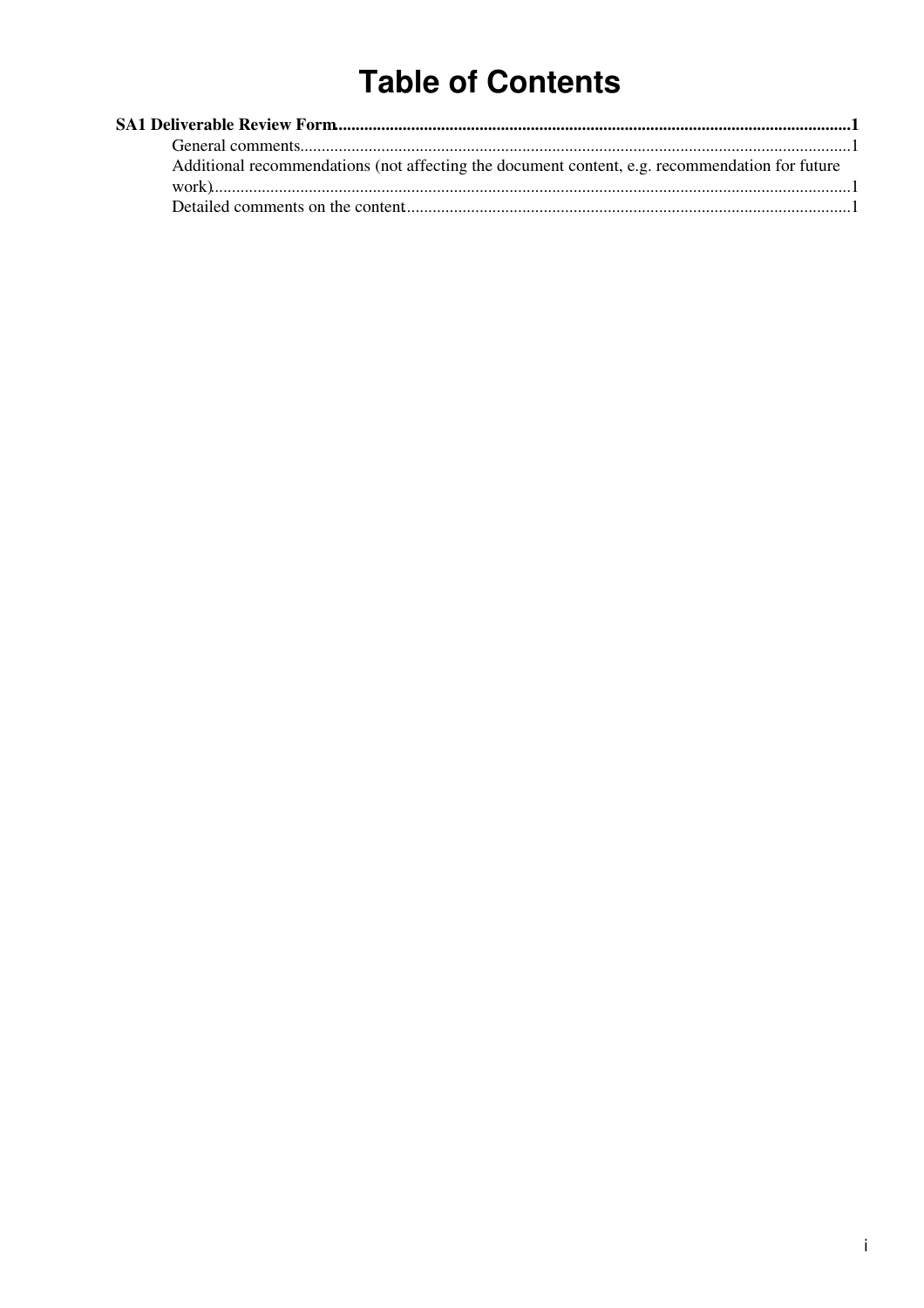# <span id="page-1-0"></span>**SA1 Deliverable Review Form**

| <b>Identification of the deliverable or milestone</b> |                                             |  |  |  |  |
|-------------------------------------------------------|---------------------------------------------|--|--|--|--|
| Project: EMI                                          | Deliverable or milestone identifier: D4.3.2 |  |  |  |  |
| Title: DSA2.3.2 - Periodic QA Reports                 | Doc. identifier: EMI-DXXX-CDSREF-Title-vx.x |  |  |  |  |
| $Author(s): M.$ Alandes                               | Due date:                                   |  |  |  |  |
|                                                       |                                             |  |  |  |  |

**Identification of the reviewer**

Name: C. Cacciari Affiliation: CINECA EMI Activity/External project or Institute: SA1

| Review date                         | 05/26/2011 |
|-------------------------------------|------------|
| Author(s) revision date             | mm/dd/yyyy |
| Reviewer acceptance date mm/dd/yyyy |            |

Attach the reviewed document to the deliverable page, put here a link

#### <span id="page-1-1"></span>**General comments**

#### <span id="page-1-2"></span>**Additional recommendations (not affecting the document content, e.g. recommendation for future work)**

It don't seem to emerge clearly the impact of the various QA processes in case of negative deviations or their benefits. But I understand that this is not really possible for EMI-1, so I put this comment in this section as a recommendation for the future. For example it would be nice to have some trend graphs about the metric improvements, and a table which summarizes the actions taken as consequences of negative deviations. However those data are not only part of QA, but also of Project Management and they could also be included in one of the management deliverables.

*Maria: I agree and I have put a comment in section 7 (Metrics) to explain that QA plans to use metrics reports after the improvement exercise so that if necessary, corrective actions can be proposed by SA2. This is also added as a recommendation in section 8 (Recommendations).*

### <span id="page-1-3"></span>**Detailed comments on the content**

**Note 1**: The reviewers must list here any observation they want to track explicitly and that require interaction with the authors

Alternatively all changes must be listed in the document itself using Word change tracking features (if you use Word)

**Note 2**: These comments have to be explicitly addressed by the authors and the action taken must be clearly described

| $N^{\circ}$ |  | Page Section Observations and Replies                                                   | Is Addressed? |
|-------------|--|-----------------------------------------------------------------------------------------|---------------|
|             |  | I would put the word "policies" between double apexes                                   | YES           |
|             |  | maybe: SA2 considers normal that the situation has not been very stable<br>during EMI 1 | <b>YES</b>    |
|             |  | maybe: We really do not know for EMI -1 which of the technical<br>objectives            | YES           |
| 4           |  |                                                                                         |               |

Any other modification, spelling or grammatical corrections, etc must be done directly in the document using tracked changes or similar mechanisms that allows the authors to identify which correction is suggested.